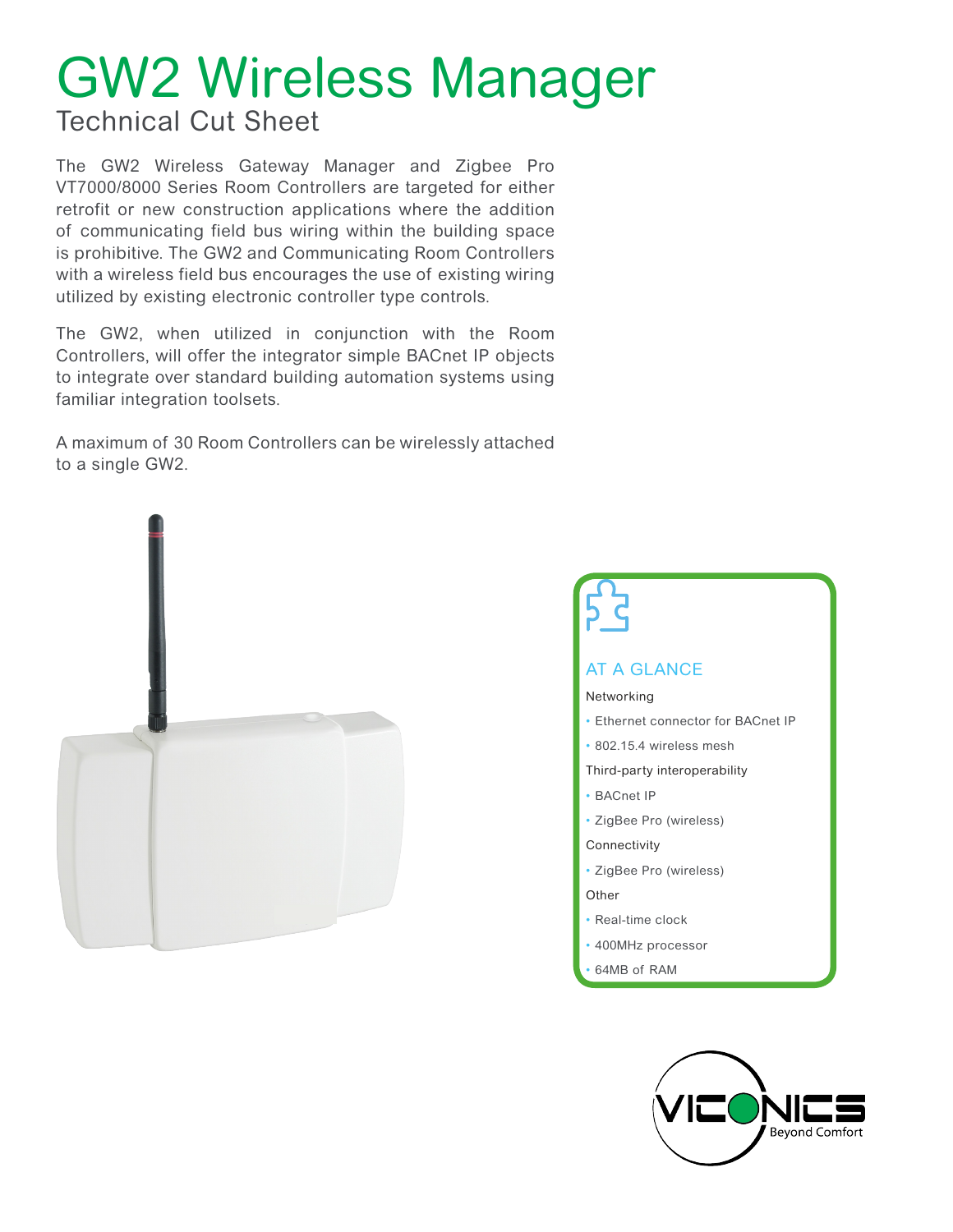### Wireless GW2 Manager Specifications

### **Specifications**

Power **Voltage** 24VAC; ± 15%; 50/60HZ 24VDC ± 10% **Typical consumption** 5 VA + Output (VAC), 1.6 W + Output (VDC) **Battery** CR1220 3v Lithium Coin Cell Battery **General Processor** ARM9 32-bit, 400MHz **Memory** 64MB flash **Storage**  4GB flash for local storage **Real-time clock**  Battery backed (10,000 hours) **Communication**  ZigBee Pro, Ethernet (10/100 Mbps) **Enclosure Material** Rigid ABS **Dimensions** 116mm (4.57 in) x 191mm (7.52 in) **Rating** UL94V0-5VB **Mounting**  Din-rail, wall or ceiling mount **Environmental OperatingTemperature** 0°C (32°F) - 60°C (140°F) **Storage Temperature** -20°C (-4°F) - 60°C (140°F) **Relative Humidity** 0 to 90% non-condensing

**Receiver Sensitivity** –95dBm **Conducted Output Power** 5dBm **Range** Recommended: 45ft/15m Line of sight: 100ft/30m **Antenna** External whip, RP SMA 0dBi ZigBee Pro **Frequency** 2400 – 2483.5MHz, 16RF channels **Data rate/Mod.type** 250Kbps **Receiver Sensitivity** -101dBm/-105dBm (amplified) **Nominal Output Power** 8dBm/18dBm (amplified) **Range** Recommended to GW2: 150ft/50m Line of sight to GW2: 300ft/100m Recommended to peripherals: 50ft/17m Line of sight to peripherals: 100ft/30m **Antenna** External whip, RP SMA 2.5dbi Building Expert **Software type** Embedded web interface **Local installation** None necessary **Browser compatibility** Firefox ESR Internet Explorer 10 (only) Google Chrome Safari (Mac only)

#### Agency approvals

Energy Management Equipment, UL 916, Fourth Edition, December 23, 1998, rev. December 17, 2007

CSA Standard for Signal Equipment C22.2 No. 205-M1983 (R2004)

CFR47 FCC Part15, Subpart B:2009

ICES-003: Issue 4 (2004)

**CE** 

Japanese Radio Law

RoHS

#### Disclaimer

If the equipment is used in a manner not specified by the manufacturer, the protection provided by the equipment may be impaired.